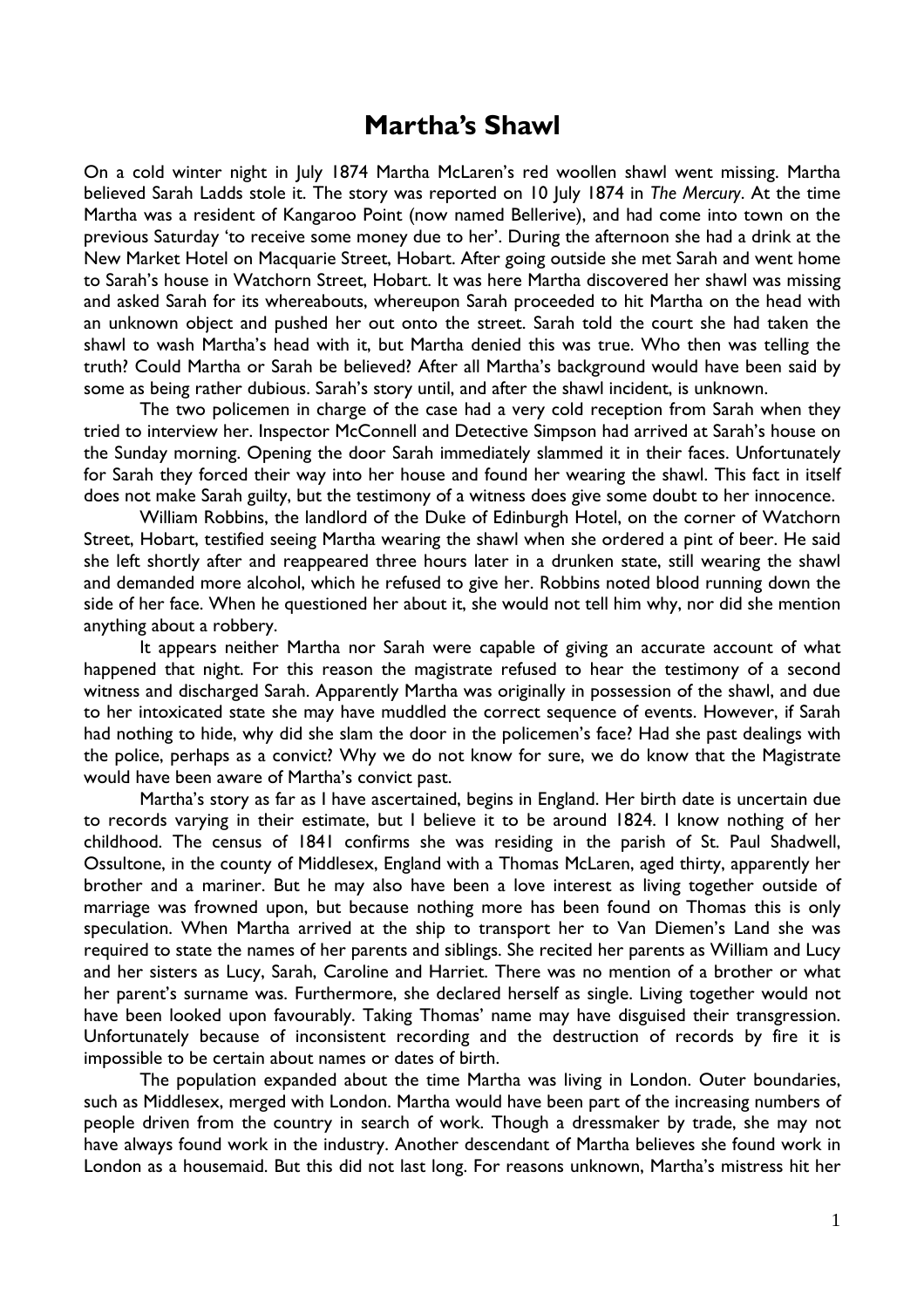with a whip, whereupon the feisty Martha took the whip and struck her back. This act was ultimately to send Martha on a path of degradation and crime. While there seems to be no recorded criminal offence for the whip incident, her court transcript records a previous felony. Felony at the time covered many crimes; therefore, it may not have been the serious offence it is deemed now. Without a reference from her mistress, Martha would have been out of work. Her convict record states she was '3 years on the town', which is sometimes a reference to prostitution.

 Like many women, Martha would have been driven to prostitution out of desperate circumstances. Though it was Martha's word against the accuser Thomas Campbell, it was he whose story was believed. Campbell, a sailor, advised the London Central Criminal Court, otherwise known as the 'Old Bailey', of going home with Martha and paying her. He claimed Martha had pawned his jacket. Both Martha and her friend Hannah Welch testified that Martha sold the jacket with Campbell's permission to get something to eat. A witness, Thomas Joseph Barrett, a pawn shop owner, confirmed that Martha sold the jacket. The damning evidence against the pair confirmed their guilt in the eyes of the court. One can imagine her standing in the dock of a dark austere courtroom, the panel of so called male superiors judging her. To them, Martha and Hannah would not have fitted their picture of 'genteel' women and transportation to the colonies was a way of reforming them into respectable women.

Martha and Hannah were found guilty and sentenced to ten and seven years' transportation respectively to Van Diemen's Land. They sailed from London on the ship *Tasmania* on 8 September 1844, arriving in Van Diemen's Land on 20 December of that year. It was a long and arduous journey for the 191 female convicts aboard. Two of those poor women died on the journey but the majority made it alive to the land that was to be their home forever more. Martha was lucky to be one of them. Perhaps in her favour, in order to receive pay, the surgeon and the captain were responsible for ensuring all of the convicts arrived in good condition.

 I am unaware if a photograph of Martha exists, but from the description on her record I imagine her hazel eyes looking out across the Derwent, taking in the surrounding hills, as the *Tasmania* arrived in Hobart Town. Her brown hair tucked into her calico cap, stray wisps about her face as she tries to comprehend the strange new land which was to be her new home. In a colony where women were in the minority, I am certain Martha would have endured the stares and whispers from the people already settled there. I imagine particularly men looking for a wife, and the women, who considered themselves respectable settlers, would have given them careful scrutiny. Perhaps some were even harsh in their comments.

Martha probably went to the *Anson*, a moored hulk in the Derwent River, used from October 1844 to house convict women, as the Brickfields Hiring Depot and the Cascades Female Factory were overcrowded. Assigned to a Mr Combs, Martha quickly found herself in trouble, for in February 1846 she was sentenced to three months in the Cascades Female Factory for being "absent all night". I wonder how Martha felt about the sombre grey mountain overshadowing the Factory. The Factory was cold and damp and even in summer the thick sandstone walls would have ensured it stayed that way.

The inmates of the Factory were required to wear a uniform as all prison inmates usually do. Martha wore a grey woollen jacket and long skirt, buttoned to the neck and a long calico apron and bonnet. She would have toiled in the laundry or sat working diligently at her needlework. An inadequate diet would have contributed to a forlorn existence. Life seemed to go from bad to worse for Martha. Whether she liked it or not the authorities aimed to convert their charges to respectable and marriageable women. The women were given a bible with the expectation they would read it daily. Those women not able to read were read to. Martha could read but not write and possibly read the bible herself.

Was Martha any better off in Hobart Town than London? Perhaps, but Martha like many of the women in the Factory continued to push the boundaries, serving other stints in the Female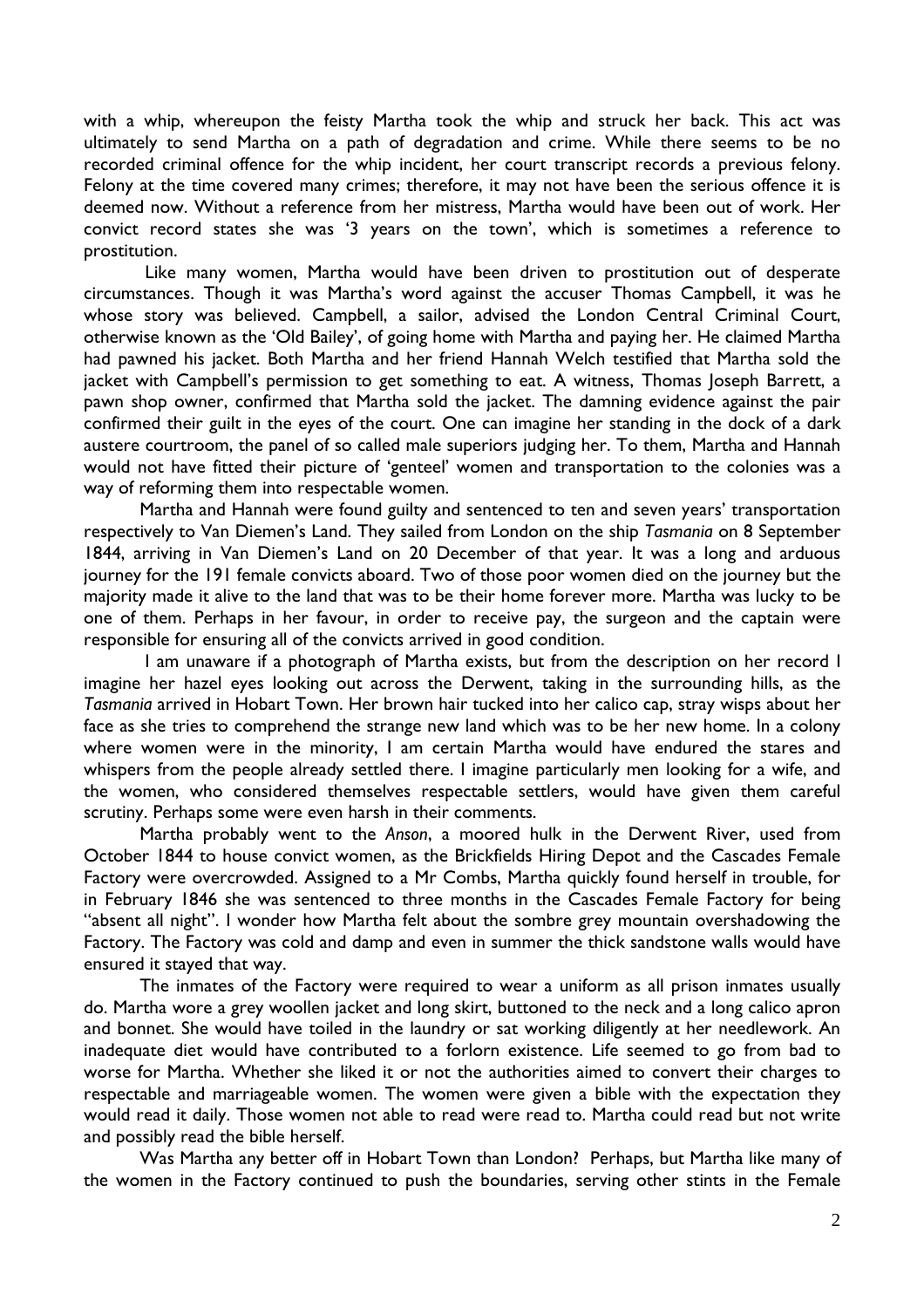Factory. An interesting entry to Martha's record was the charge of 'indecently exposing person', for which she received a sentence of five weeks hard labour. While it is not clear what she was doing, it is likely she was revealing more than what was considered decent at the time.

Martha was sent to the Factory in 1848 for falling pregnant outside of wedlock. Having an illegitimate child was a punishable offence for a convict woman. In this very patriarchal society the man was not taken to task for his part, only the woman whose morals should have been beyond reproach. James McLaren was born on 20 January 1848. His story promptly fades into oblivion. There seems to be no further mention of him. Perhaps he died like many of the little ones born at the Female Factory. It is likely that James died of one of the diseases such as chronic diarrhoea which was rampant in infants at the time. There are scant records of these deaths and burials and unmarked graves were common. One can only imagine the grief and torment Martha felt at losing her child. Though a father is not listed, Stephen Knightes (Knight) is a likely candidate. The only clue is an entry, listed at Richmond, for a permission to marry request between Martha and Stephen in 1848. Therefore, Stephen was known to Martha at the time.

The couple had another child, a daughter Rosina, before their marriage. Rosina was born on 11 September 1849. Interestingly, there is no charge listed on Martha's conduct record for this pregnancy. In March of 1850 she received her Ticket of Leave but this was revoked two and half years later for an unknown reason. In the spring of 1850, Martha married Stephen. It is likely she was assigned to her husband for the remainder of her sentence. Stephen was a freed convict. They spent their married life together in the Clarence Plains area which is now known as Rokeby, at least until Stephen's death in 1873. After their marriage they had five more children—Louisa, Louis who was my great grandfather, Lavinia, Frederick and Priscilla—all of whom survived their childhood. Louisa was born 30 November 1851, Louis on 29 November 1853, Lavinia on 9 September 1855, Frederick on 17 July 1858 and Priscilla on 28 July 1860, all at Clarence Plains.

Between the years of 1850 and 1852 Martha was fined and spent several days in the cells for drunkenness and 'disturbing the peace'. Martha's wild ways made the news several more times in Hobart. The *Mercury* reported on 13 July 1870, that she had been fined ten shillings and sixpence for using 'obscene language'. On 3 October 1871 she was fined five shillings for 'disturbing the peace'. In 1874 she was again charged with disturbing the peace, this time for 'behaving improperly towards a number of Good Templars on and off board a steamer'. Respectable people equated alcoholism with convictism which led to the creation of temperance lodges. The Good Templars were a lower class temperance order who felt it was their duty to improve their contemporaries' immoral ways. It is possible they said something to Martha about her drunkenness. Her temper must have got the better of her. Brought before the magistrate he cautioned her before warning that 'the full extent of the law' would apply if she ever came before the court again. Martha was now around the age of fifty when her next appearance before the court was to accuse Sarah of stealing her shawl.

Martha did not remarry after Stephen's death in 1873. I can only guess that in her final years she was looked after by her daughter, for on Tuesday 1 January 1906 she died at her daughter's residence in Colville Street, Battery Point at the age of eighty-two. It was certainly a fine age for a woman who had a tough life. Martha's funeral notice requests her death be included in the London papers. The connection to her English relatives was not forgotten.

A year later a touching memorial was inserted in the *Mercury* by Louisa and Lavinia:

*'It is one sad year ago today Since our dear mother was called away; The trial was hard, the shock severe, To part with her we loved so dear. Farewell, dear mother, you're free from pain; We hope our loss will be your gain.'*